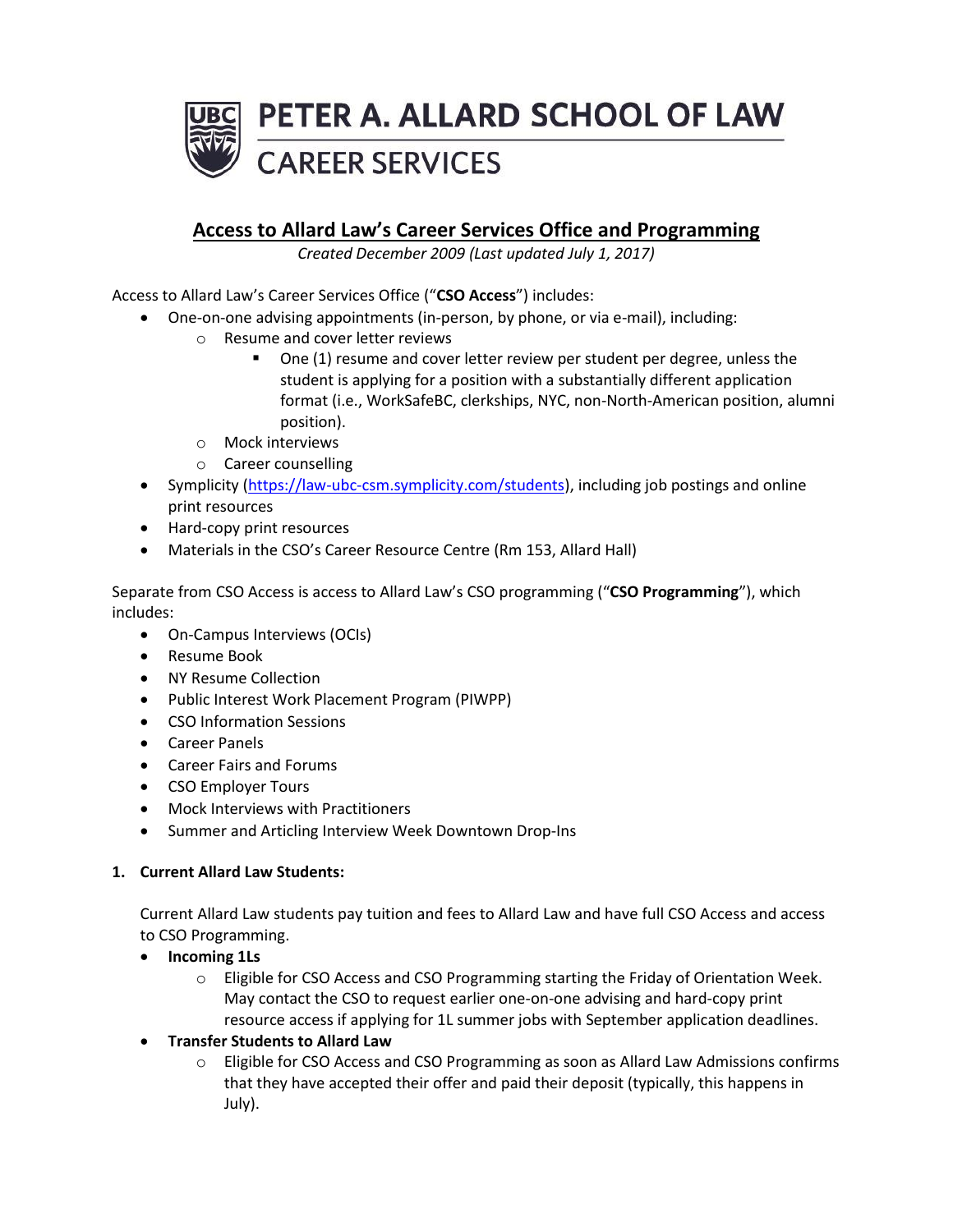- o Allard Law students who **transfer to other institutions** lose their CSO Access and access to CSO Programming.
- **Graduate Students**
	- o Eligible for CSO Access and CSO Programming starting on Graduate Orientation Day. May contact the CSO to request earlier one-on-one advising and hard-copy print resource access if applying for jobs with August or September application deadlines.

# **2. Current Visiting (Letter of Permission) Students:**

Current visiting (letter of permission) students pay tuition and fees to Allard Law and, subject to the limitations set out below, have full CSO Access and access to CSO Programming.

- Visiting (letter of permission) students' CSO Access and access to CSO Programming coincides with the academic term(s) in which they attend classes at Allard Law (i.e., if a visiting (letter of permission) student is attending T2, his or her CSO Access will begin on the first day of T2, and end on the last day of T2, as per Allard Law's academic calendar).
- Visiting (letter of permission) students are limited to one (1) one-on-one advising appointment per academic term.
- Visiting (letter of permission) students are not eligible to participate in the following CSO Programming: On-Campus Interviews (OCIs), Resume Book, NY Resume Collection, or Public Interest Work Placement Program (PIWPP).
- Visiting (letter of permission) students are not eligible for alumni CSO Access, as they are not Allard Law graduates.

# **3. Current Allard Law Joint Degree Students:**

Current Allard Law joint degree students pay tuition and fees to Allard Law and have full CSO Access and access to CSO Programming.

- **Students who start their Joint Degree Program at Allard Law**
	- $\circ$  Eligible for CSO Access and CSO Programming starting the Friday of Orientation Week. May contact the CSO to request earlier one-on-one advising and hard-copy print resource access if applying for 1L summer jobs with September application deadlines.
- **Students who start their Joint Degree Program at another Faculty/Institution**
	- o Eligible for CSO Access and CSO Programming as soon as Allard Law Admissions confirms that they have accepted their offer and paid their deposit (typically, this happens in July).

## **4. Non-Allard Law Students:**

The following groups generally do not pay tuition or fees to Allard Law, and, subject to the exceptions set out below, do not have any CSO Access or access to CSO Programming:

- **Law Students/Alumni from Other Schools**
	- $\circ$  Law students/alumni from another law school can ask their law school's career services office to request limited CSO Access for them, as per the CSO's **Reciprocity Agreement**. Note that Reciprocity Students do not receive access to Symplicity.